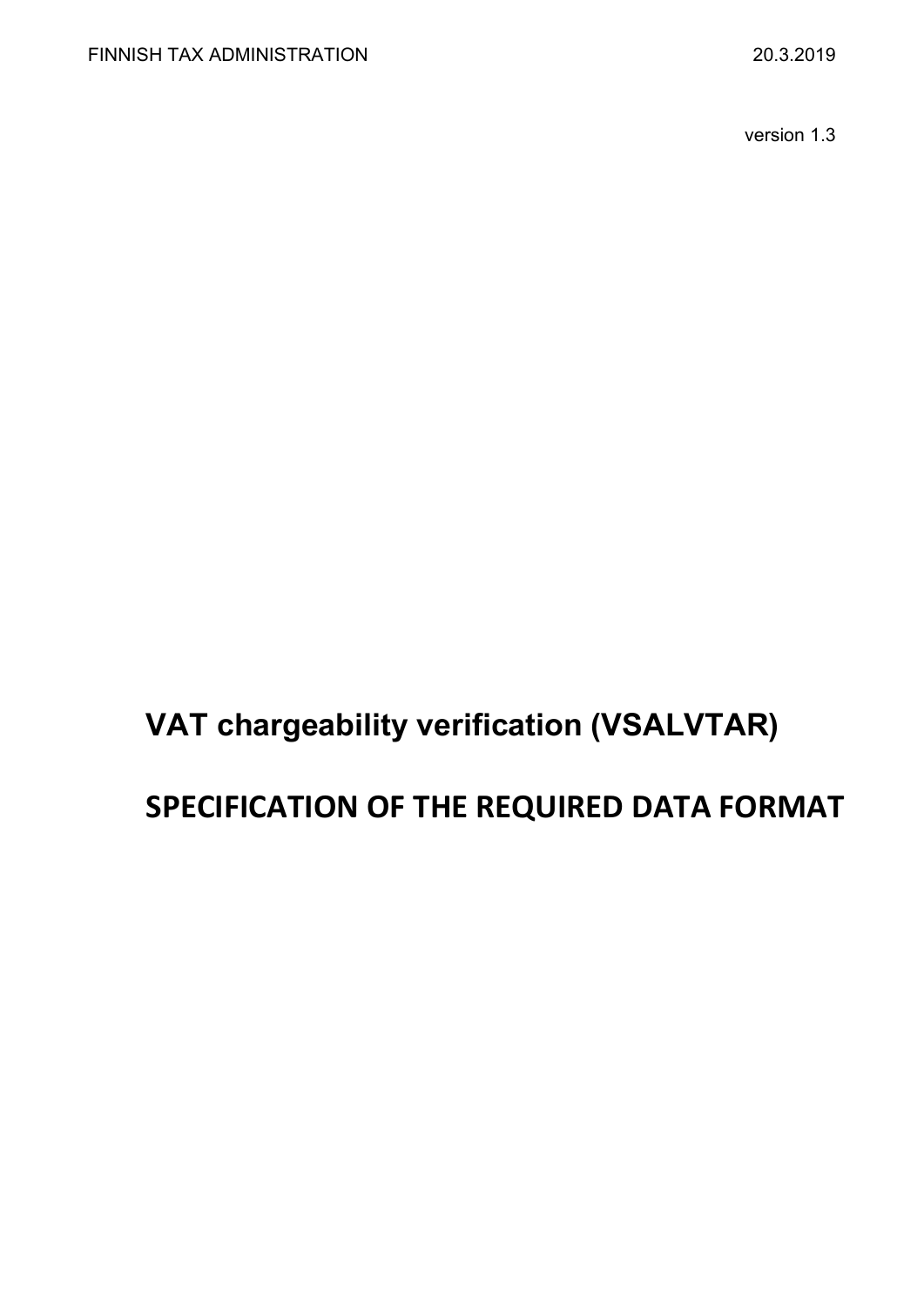#### **Table of contents**

| $\mathbf 1$             | <b>INTRODUCTION</b>                                               | $\mathbf 2$    |
|-------------------------|-------------------------------------------------------------------|----------------|
| $2^{\circ}$             | <b>DESCRIPTION OF THE INFORMATION FLOW AND SUBMITTAL OF FILES</b> | $\mathbf 2$    |
| $\mathbf{3}$            | <b>PERIOD OF VALIDITY</b>                                         | $\overline{3}$ |
| $\overline{\mathbf{4}}$ | <b>COMBINED INFORMATION FLOWS</b>                                 | 3              |
| 5                       | LIST OF CHANGES ON THE PREVIOUS VERSION                           | $\overline{3}$ |
| 6                       | LIST OF THE DATA CONTENT                                          | 4              |
| $\overline{7}$          | <b>AUTOMATED CHECK PROCESSES</b>                                  | 5              |
| 8                       | <b>MESSAGES</b>                                                   | 5              |

#### **Version history**

| <b>Date</b> | <b>Version</b> | <b>Description</b>                                                 |
|-------------|----------------|--------------------------------------------------------------------|
| 20.3.2019   | 1.3            | The answer file has an update that relates to "Type of<br>period". |
| 28.9.2021   |                | References to Katso have been removed.                             |
| 15.1.2018   | 1.2            | New guidance format is now in use.                                 |

#### <span id="page-1-0"></span>**1 INTRODUCTION**

This guidance explains the structure of the required inbound file and the check procedures that follow. For more information, see [General](https://www.vero.fi/globalassets/tietoa-verohallinnosta/ohjelmistokehittajille/finnish-tax-administration_electronic-filing-of-information-returns-general-description.pdf)  [description for electronic filing of information returns \(pdf\)](https://www.vero.fi/globalassets/tietoa-verohallinnosta/ohjelmistokehittajille/finnish-tax-administration_electronic-filing-of-information-returns-general-description.pdf) *(tax.fi > About us > IT developers > Data format specifications> General description for electronic filing of information returns)*.

#### <span id="page-1-1"></span>**2 DESCRIPTION OF THE INFORMATION FLOW AND SUBMITTAL OF FILES**

Checking whether a third party is prepayment-registered:

- − Requests about just one third party should be made online via the <https://www.ytj.fi/en/index.html> website. This is the public service of the Business Information System (YTJ in Finnish).
- − On the telephone via the Tax Administration, at 020 697 030 (standard call rates).
- − Mass enquiries and requests via the [www.ilmoitin.fi](https://www.ilmoitin.fi/webtamo/sivut/Esittelysivu?kieli=en) website: you must prepare a "request file" according to the guidance and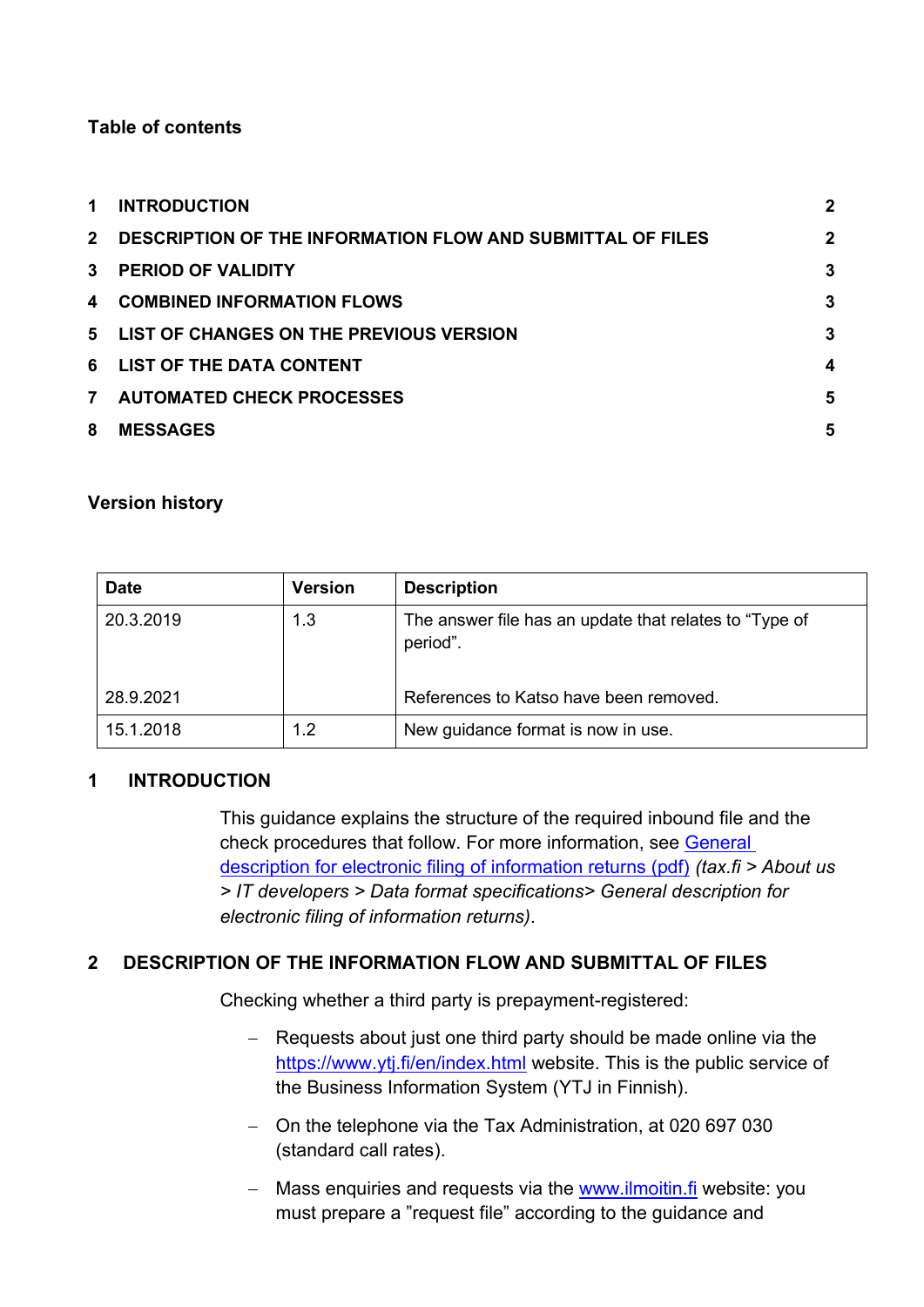instructions below. We create an answer file to respond to your enquiry contained in your request file. Our answer tells you who is on the register and who is not, and send it back to you via www.jlmoitin.fi

To check the method of identification required by this information flow, the role required and where in the flow the authorisation is checked, go to Ilmoitin.fi [Methods of sign-in, Roles, rights to represent organizations](https://www.ilmoitin.fi/webtamo/sivut/IlmoituslajiRoolit?kieli=en&tv=VSALVTAR) *(ilmoitin.fi> Instructions and templates > Methods of sign-in, Roles, rights to represent organizations > Return for self-assessed taxes)*.

The length of the filing is fixed at 30 characters.

### <span id="page-2-0"></span>**3 PERIOD OF VALIDITY**

This specification sets out the requirements of file formatting that come into force 1 April 2019 and continue to be in force until a new version of this specification is released.

#### <span id="page-2-1"></span>**4 COMBINED INFORMATION FLOWS**

Filers can combine the VSENPERE information flow with this one and send both VSALVTAR and VSENPERE together in the same file.

## <span id="page-2-2"></span>**5 LIST OF CHANGES ON THE PREVIOUS VERSION**

| <b>Version</b> | <b>Data</b><br><b>Element</b> | Data name      | <b>Description</b>                                                                                           |
|----------------|-------------------------------|----------------|--------------------------------------------------------------------------------------------------------------|
| 1.3            | $21 - 22$                     | Type of period | Added the following value: 89 The enquired party is a<br>VAT payer for Payment of fees to performing artists |
| 1.2            |                               |                | Data elements have no changes                                                                                |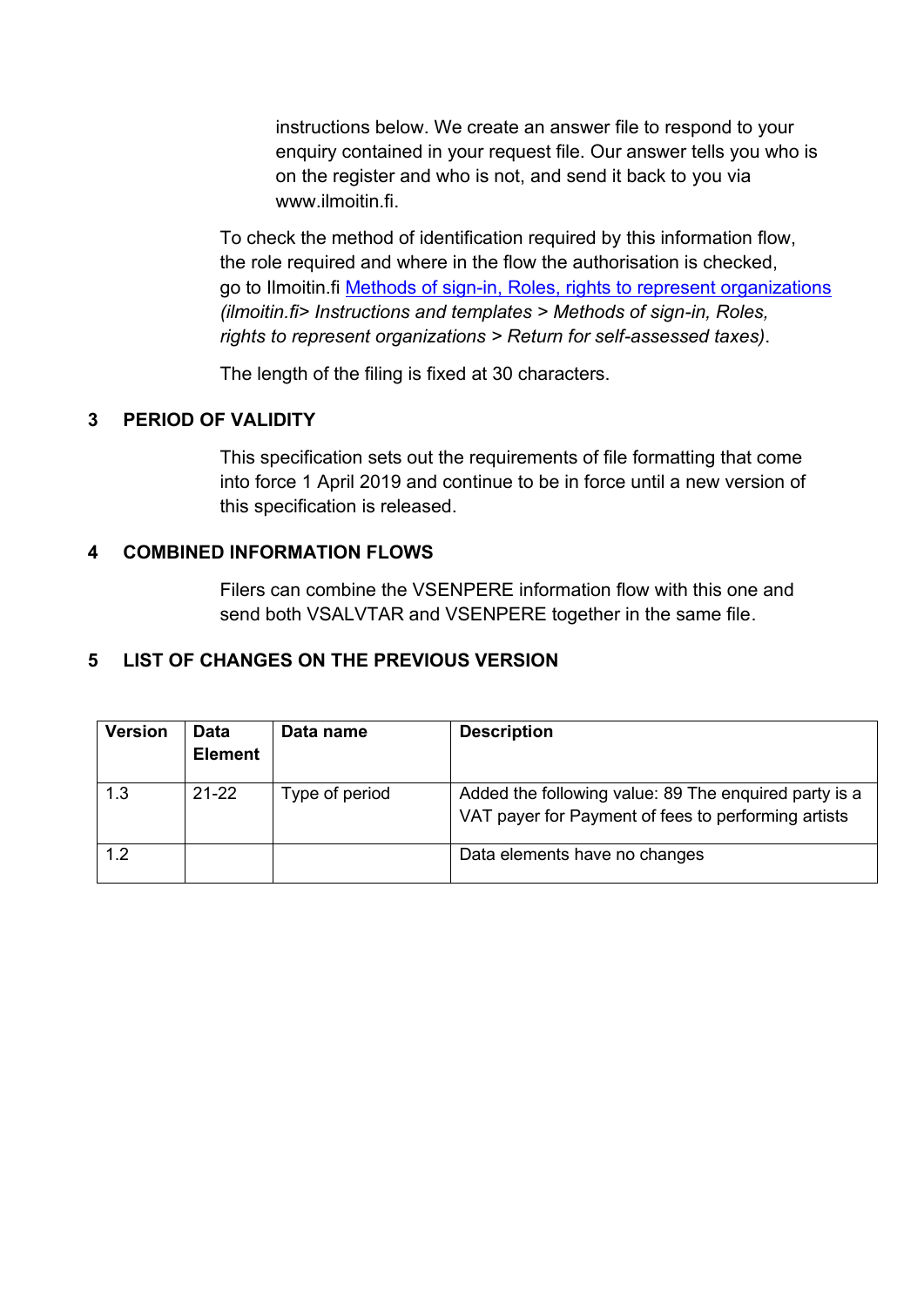## <span id="page-3-0"></span>**6 LIST OF THE DATA CONTENT**

| In       |   | Positio   P/   L/T   Description                                                                | <b>Format</b>   | Permissible<br><b>values</b> |
|----------|---|-------------------------------------------------------------------------------------------------|-----------------|------------------------------|
| $1 - 8$  | P | Identifier of the filing                                                                        | AN <sub>8</sub> | <b>VSALVTAR</b>              |
| $9 - 19$ | P | Business ID or personal identity code enquired                                                  | YTUNNUS  HETU   |                              |
| 20-30    | P | Business ID or personal identity code of the filer                                              | YTUNNUS  HETU   |                              |
|          |   | You can only use the Business ID or personal<br>identity code of one filer in the request file. |                 |                              |

## **Enquiry details for the checking of the taxpayer's obligation to pay VAT:**

## **Tax Administration's answer to the question of VAT taxpayer status:**

| <b>Positio</b><br>$\mathsf{I}$ | P <br>$\mathsf{V}$ | L/T Description                                                                                                                                                                                                                                                                                             | <b>Format</b>     | <b>Permissible</b><br>values                    |
|--------------------------------|--------------------|-------------------------------------------------------------------------------------------------------------------------------------------------------------------------------------------------------------------------------------------------------------------------------------------------------------|-------------------|-------------------------------------------------|
| $1 - 11$                       | P                  | Business ID or personal identity code enquired                                                                                                                                                                                                                                                              | YTUNNUS  HET<br>U |                                                 |
| 12                             | P                  | Registration information<br>$K = Yes$ , the enquired party is registered.<br>$E = No$ , the enquired party is not registered.<br>Blank = Problems in the identity code                                                                                                                                      | AN <sub>1</sub>   | K, E, blank                                     |
| 13-20                          | V                  | End date of the period of validity                                                                                                                                                                                                                                                                          | <b>VVVVKKPP</b>   |                                                 |
| $21 - 22$                      | V                  | Type of period<br>32 The enquired party is a payer of Insurance<br>premium tax.<br>80 The enquired party is a VAT payer operating a<br>business<br>82 The enquired party is a VAT payer who<br>provides the usufruct of real property.<br>83 The enquired party is a primary producer liable<br>to pay VAT. | N <sub>2</sub>    | 32, 80, 82,<br>83, 84, 85,<br>86, 87, 88,<br>89 |